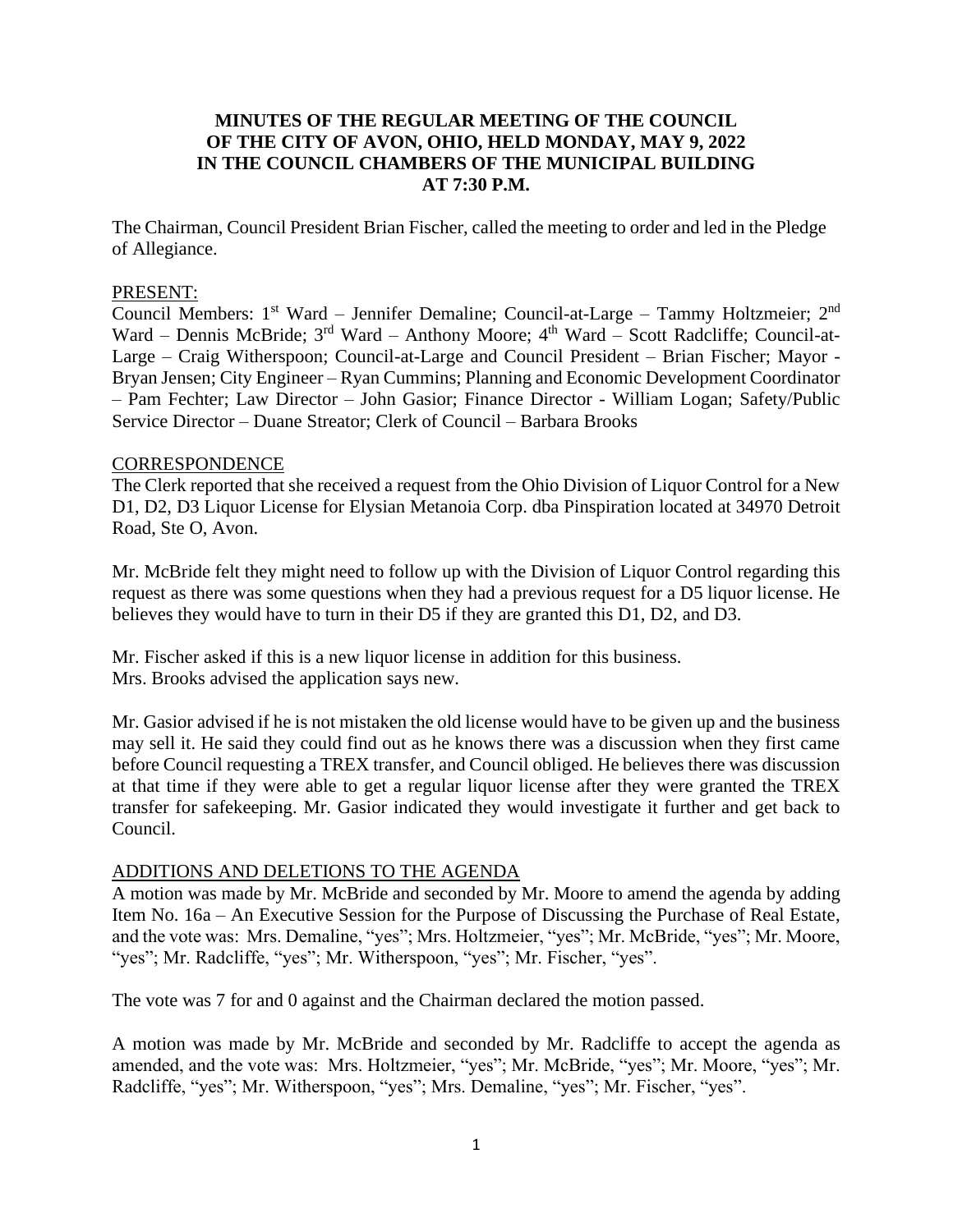The vote was 7 for and 0 against and the Chairman declared the motion passed.

MINUTES OF THE WORK SESSION OF COUNCIL HELD MONDAY, APRIL 18, 2022 A motion was made by Mr. Radcliffe and seconded by Mr. Moore to dispense with the reading of the minutes of the Work Session of Council held Monday, April 18, 2022, and to approve said minutes as published, and the vote was: Mr. McBride, "yes"; Mr. Moore, "yes"; Mr. Radcliffe, "yes"; Mr. Witherspoon, "yes"; Mrs. Demaline, "abstain; Mrs. Holtzmeier, "yes" Mr. Fischer, "yes".

The vote was 6 for and 1 abstention and the Chairman declared the motion passed.

MINUTES OF THE REGULAR MEETING OF COUNCIL HELD MONDAY, APRIL 25, 2022 A motion was made by Mr. Mc Bride and seconded by Mr. Radcliffe to dispense with the reading of the minutes of the Regular Meeting of Council held Monday, April 25, 2022, and to approve said minutes as published, and the vote was: Mr. Moore, "yes"; Mr. Radcliffe, "yes"; Mr. Witherspoon, "yes"; Mrs. Demaline, "yes"; Mrs. Holtzmeier, "yes"; Mr. McBride, "yes"; Mr. Fischer, "yes".

The vote was 7 for and 0 against and the Chairman declared the motion passed.

MINUTES OF THE SPECIAL MEETING OF COUNCIL HELD MONDAY, MAY 2, 2022 A motion was made by Mr. Radcliffe and seconded by Mr. Moore to dispense with the reading of the minutes of the Special Meeting of Council held Monday, May 2, 2022, and to approve said minutes as published, and the vote was: Mr. Radcliffe, "yes"; Mr. Witherspoon, "yes"; Mrs. Demaline, "yes; Mrs. Holtzmeier, "yes" Mr. McBride, "yes"; Mr. Moore, "yes"; Mr. Fischer, "yes".

The vote was 7 for and 0 against and the Chairman declared the motion passed.

ORDINANCE NO. 56-22 – GRANTING A SPECIAL USE PERMIT TO PANCHO AVON, LLC (d.b.a. FIESTA HABANERO) TO CONSTRUCT A 929 SQ. FT. CONCRETE PATIO/OUTDOOR SEATING AREA ON PROPERTY LOCATED AT 38790 CHESTER ROAD

The Clerk read Ordinance No. 56-22 by title only, entitled:

### **AN ORDINANCE GRANTING A SPECIAL USE PERMIT TO PANCHO AVON, LLC (d.b.a. FIESTA HABANERO) TO CONSTRUCT A 929 SQ. FT. CONCRETE PATIO/OUTDOOR SEATING AREA ON PROPERTY LOCATED AT 38790 CHESTER ROAD AND DECLARING AN EMERGENCY**

A motion was made by Mr. McBride and seconded by Mr. Moore to suspend the rules and act on Ordinance No. 56-22, and the vote was: Mr. Witherspoon, "yes"; Mrs. Demaline, "yes"; Mrs. Holtzmeier, "yes"; Mr. McBride, "yes"; Mr. Moore, "yes"; Mr. Radcliffe, "yes"; Mr. Fischer, "yes".

The vote was 7 for and 0 against and the Chairman declared the motion passed.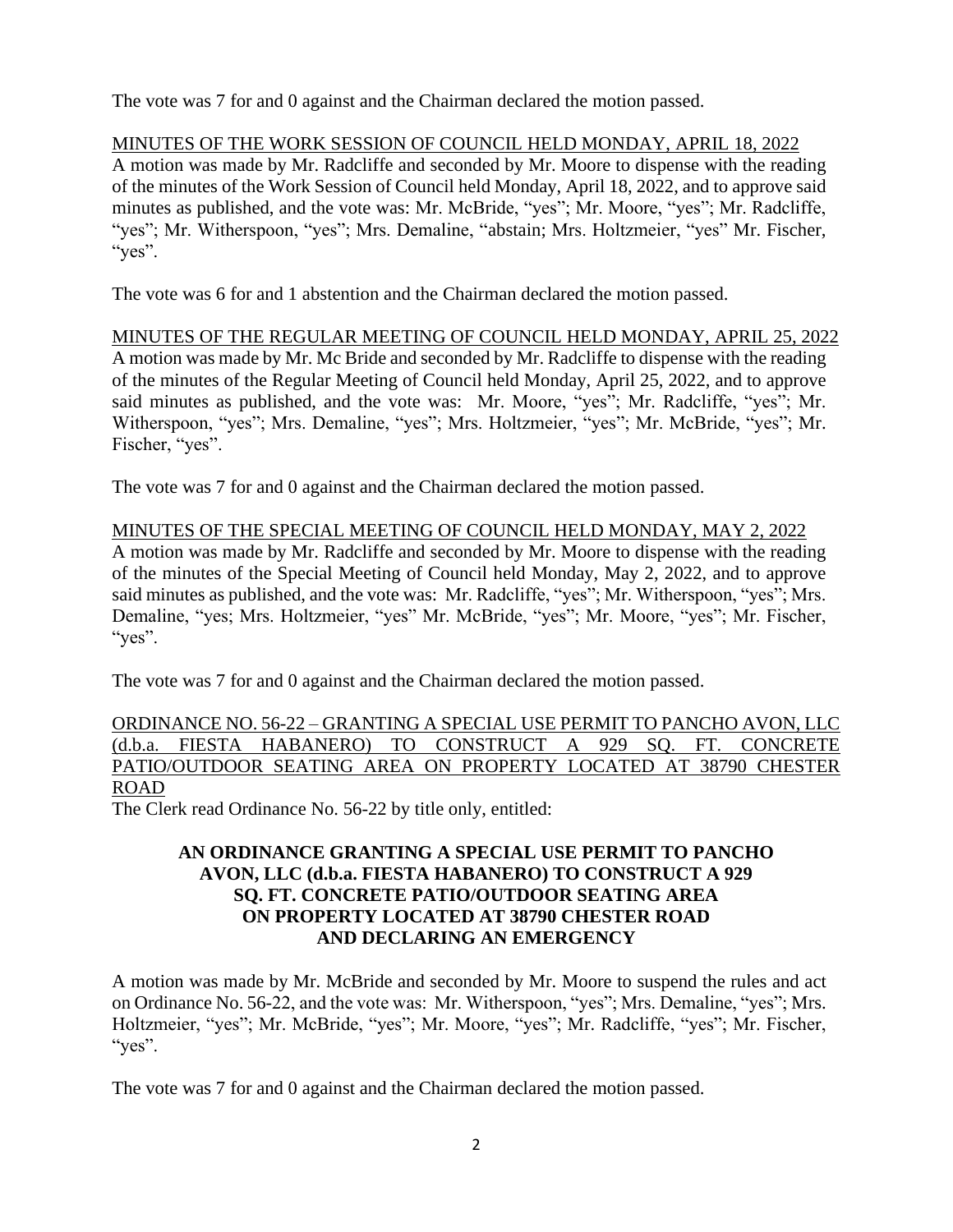A motion was made by Mr. McBride and seconded by Mr. Radcliffe to adopt Ordinance No. 56- 22, and the discussion was:

Ms. Fechter advised she would like to add that they have the parking agreement from the hotel for the restaurant and it is in the file and going to be attached as part of the Ordinance.

And the vote was: Mrs. Demaline, "yes"; Mrs. Holtzmeier, "yes"; Mr. McBride, "yes"; Mr. Moore, "yes"; Mr. Radcliffe, "yes"; Mr. Witherspoon, "yes"; Mr. Fischer, "yes".

The vote was 7 for and 0 against and the Chairman declared the motion passed.

ORDINANCE NO. 57-22 – GRANTING A SPECIAL USE PERMIT TO ALAN N. JOHNSON, THE OWNER OF PROPERTY AT 1284 MILLER ROAD TO ALLOW HIS TENANT, GREAT LAKES BASKETBALL, LLC, TO OPERATE AN INDOOR TRAINING FACILITY LOCATED IN AN M-1 DISTRICT

The Clerk read Ordinance No. 57-22 by title only, entitled:

# **AN ORDINANCE GRANTING A SPECIAL USE PERMIT TO ALAN N. JOHNSON, THE OWNER OF PROPERTY AT 1284 MILLER ROAD TO ALLOW HIS TENANT, GREAT LAKES BASKETBALL, LLC, TO OPERATE AN INDOOR TRAINING FACILITY LOCATED IN AN M-1 DISTRICT AND DECLARING AN EMERGENCY**

A motion was made by Mr. McBride and seconded by Mr. Moore to suspend the rules and act on Ordinance No. 57-22, and the vote was: Mrs. Holtzmeier, "yes"; Mr. McBride, "yes"; Mr. Moore, "yes"; Mr. Radcliffe, "yes"; Mr. Witherspoon, "yes"; Mrs. Demaline, "yes"; Mr. Fischer, "yes".

The vote was 7 for and 0 against and the Chairman declared the motion passed.

A motion was made by Mr. McBride and seconded by Mr. Moore to adopt Ordinance No. 57- 22, and the vote was: Mr. McBride, "yes"; Mr. Moore, "yes"; Radcliffe, "yes"; Mr. Witherspoon, "yes"; Mrs. Demaline, "yes"; Mrs. Holtzmeier, "yes"; Mr. Fischer, "yes".

The vote was 7 for and 0 against and the Chairman declared the motion passed.

# ORDINANCE No. 58-22 – GRANTING A SPECIAL USE PERMIT FOR PROPERTY OWNED BY AVON SELF STORAGE LLC, LOCATED AT 1100 NAGEL ROAD TO CONSTRUCT A MINI SELF-STORAGE FACILITY

The Clerk read Ordinance No. 58-22 by title only, entitled:

# **AN ORDINANCE GRANTING A SPECIAL USE PERMIT FOR PROPERTY OWNED BY AVON SELF STORAGE LLC, LOCATED AT 1100 NAGEL ROAD TO CONSTRUCT A MINI SELF-STORAGE FACILITY AND DECLARING AN EMERGENCY**

A motion was made by Mr. McBride and seconded by Mr. Radcliffe to suspend the rules and act on Ordinance No. 58-22, and the vote was: Mr. Moore, "yes"; Mr. Radcliffe, "yes"; Mr.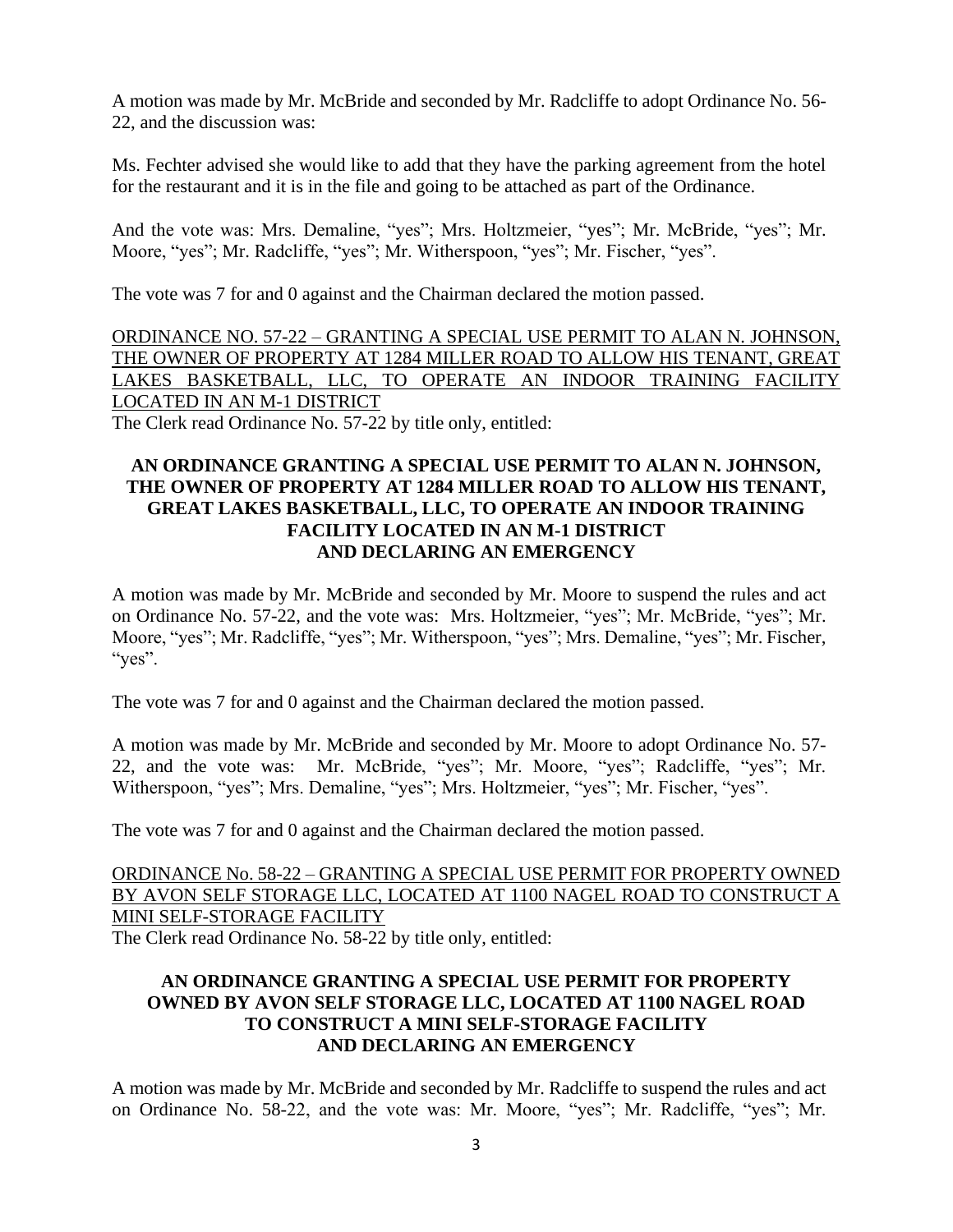Witherspoon, "yes"; Mrs. Demaline, "yes"; Mrs. Holtzmeier, "yes"; Mr. McBride, "yes"; Mr. Fischer, "yes".

The vote was 7 for and 0 against and the Chairman declared the motion passed.

A motion was made by Mr. McBride and seconded by Mr. Radcliffe to adopt Ordinance No. 58- 22, and the vote was: Mr. Radcliffe, "yes"; Mr. Witherspoon, "yes"; Mrs. Demaline, "yes"; Mrs. Holtzmeier, "yes"; Mr. McBride, "yes"; Mr. Moore, "yes"; Mr. Fischer, "yes".

The vote was 7 for and 0 against and the Chairman declared the motion passed.

ORDINANCE NO. 59-22 – AUTHORIZING THE MAYOR TO ENTER INTO A LETTER AGREEMENT WITH LIT COMMUNITIES BROADBAND, INC TO BEGIN ANALYZING THE FEASIBILITY OF FIBER OPTIC CONNECTIVITY IN THE CITY The Clerk read Ordinance No. 59-22 by title only, entitled:

## **AN ORDINANCE AUTHORIZING THE MAYOR TO ENTER INTO A LETTER AGREEMENT WITH LIT COMMUNITIES BROADBAND, INC TO BEGIN ANALYZING THE FEASIBILITY OF FIBER OPTIC CONNECTIVITY IN THE CITY AND DECLARING AN EMERGENCY**

A motion was made by Mr. McBride and seconded by Mr. Moore to suspend the rules and act on Ordinance No. 59-22, and the vote was: Mr. Witherspoon, "yes"; Mrs. Demaline, "yes"; Mrs. Holtzmeier, "yes"; Mr. McBride, "yes"; Mr. Moore, "yes"; Mr. Radcliffe, "yes"; Mr. Fischer, "yes".

The vote was 7 for and 0 against and the Chairman declared the motion passed.

A motion was made by Mr. McBride and seconded by Mr. Radcliffe to adopt Ordinance No. 59- 22, and the discussion was:

Bill Leimkuehler of 1691 Pine Drive advised he wanted to give Council some data going into this vote as they have been working through this issue for the past few months. He said for context he wanted to provide them with some information based on data the City already has. Mr. Leimkuehler stated he recently learned there is a Community Voice page on the City of Avon website at [www.cityofavon.com/communityvoice](http://www.cityofavon.com/communityvoice) that allows residents to vocalize issues and then vote if they agree or disagree and it has been in place since 2015. He advised he looked at that page to give Council some information in terms of the residents' priorities for where a citywide fiber network might fall. Mr. Leimkuehler said what he found was that there are 92 total issues posted on this page from April 2015 to December 2021 and he wanted to highlight some of the issues. He stated by far the number one most talked about issue is a citywide fiber optic network and there are 43 votes in favor and 0 against. Mr. Leimkuehler advised the second most popular issue "Mayor Jensen: Avon needs a fiber network for cable and internet" and that had 16 votes in favor and 0 against. He said the remaining issues were regarding trees during commercial development followed by widening the roads and putting in sidewalks followed by a City map of future and proposed buildings. Mr. Leimkuehler stated he is sharing this to give Council context and that it is not just one person asking as this is far and away the number one requested issue at least based on the City's own data. He advised a quick comparison for our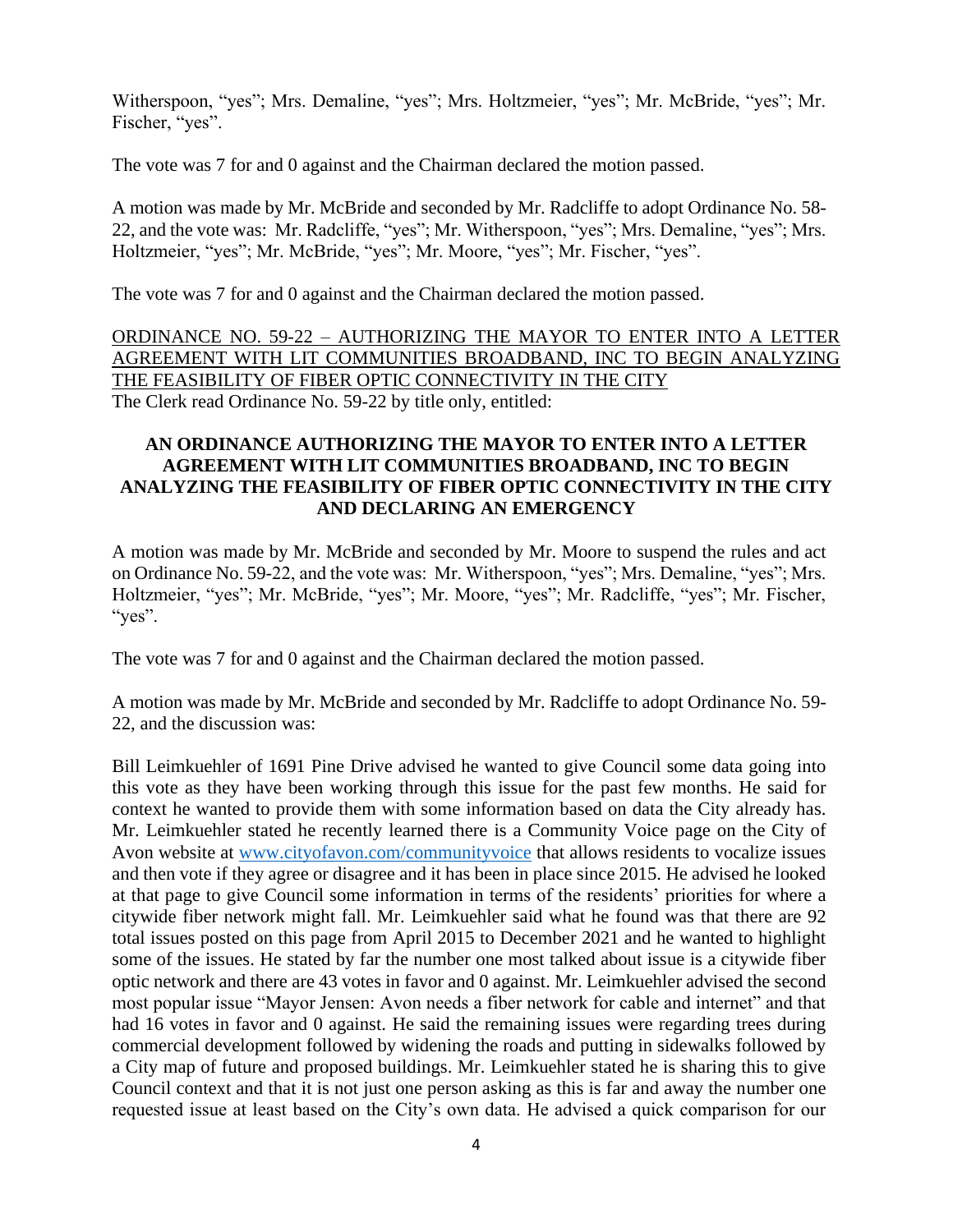internet access to our direct neighbors: Avon is the only City with a single citywide broadband provider which is Spectrum. He said Westlake and North Ridgeville have 3 broadband providers; Sheffield and Avon Lake have 2 providers. Mr. Leimkuehler stated today fiber is currently available in Westlake, Sheffield and North Ridgeville whereas Avon and Avon Lake it is not. He advised when looking at Avon's surrounding area, Avon is the only City within this area that has a monopolized broadband provider and no fiber access, which he felt is literally the worst set up they could have. Mr. Leimkuehler said the cost of this proposal at \$47,456 equates to \$1.99 per resident. He stated for the top issue as identified by the residents he feels that is a good value. Mr. Leimkuehler advised a vote in favor is really to provide an analysis to give Council more information on how the City could improve access for its residents and businesses. He reiterated that based on the City's own data, it is the number one issue requested by residents far beyond outpacing widening streets and sidewalks and the cost per resident is less than \$2 and he believes the information from the study would provide Council the analysis they need to make an informed decision on how to address this unquestionable need.

And the vote was: Mrs. Demaline, "yes"; Mrs. Holtzmeier, "yes"; Mr. McBride, "yes"; Mr. Moore, "yes"; Mr. Radcliffe, "yes"; Mr. Witherspoon, "yes"; Mr. Fischer, "yes".

The vote was 7 for and 0 against and the Chairman declared the motion passed.

ORDINANCE NO. 60-22 – TO AUTHORIZE THE FINAL PLAT AND SUBDIVIDER'S AGREEMENT FOR FIELDSTONE LANDING SUBDIVISION NO. 1 The Clerk read Ordinance No. 60-22 by title only, entitled:

### **AN ORDINANCE TO AUTHORIZE THE FINAL PLAT AND SUBDIVIDER'S AGREEMENT FOR FIELDSTONE LANDING SUBDIVISION NO. 1 AND DECLARING AN EMERGENCY**

The Chairman declared this to be the first of three readings of Ordinance No. 60-22.

ORDINANCE NO. 61-22 – TO AUTHORIZE THE FINAL PLAT AND SUBDIVIDER'S AGREEMENT FOR NAGEL FARMS SUBDIVISION The Clerk read Ordinance No. 61-22 by title only, entitled:

### **AN ORDINANCE TO AUTHORIZE THE FINAL PLAT AND SUBDIVIDER'S AGREEMENT FOR NAGEL FARMS SUBDIVISION AND DECLARING AN EMERGENCY**

A motion was made by Mr. McBride and seconded by Mr. Radcliffe to suspend the rules and act on Ordinance No. 61-22, and the vote was: Mrs. Holtzmeier, "yes"; Mr. McBride, "yes"; Mr. Moore, "yes"; Mr. Radcliffe, "yes"; Mr. Witherspoon, "yes"; Mrs. Demaline, "yes"; Mr. Fischer, "yes".

The vote was 7 for and 0 against and the Chairman declared the motion passed.

A motion was made by Mr. McBride and seconded by Mr. Moore to adopt Ordinance No. 61- 22, and the discussion was: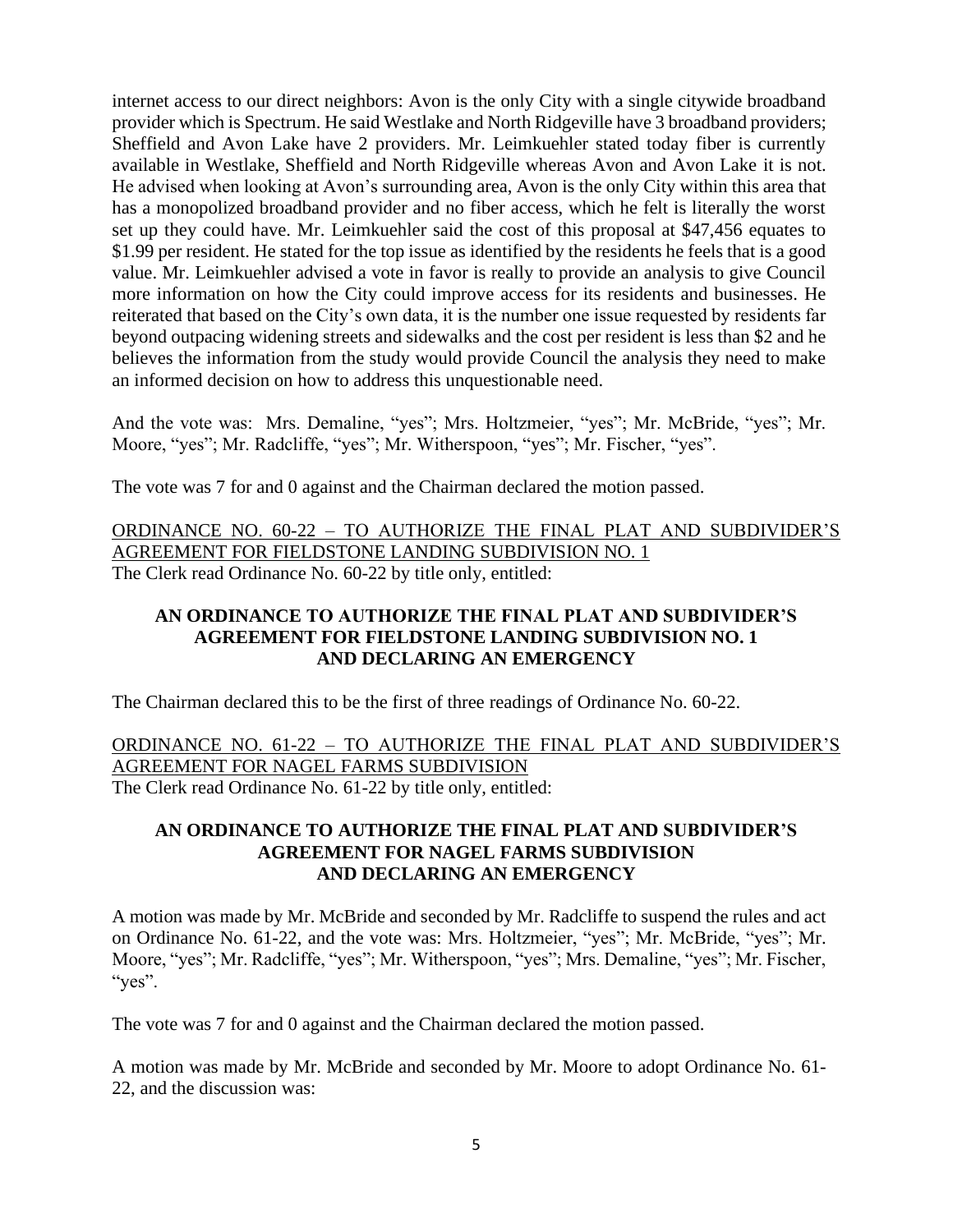Mr. Gasior pointed out that there was a slight amendment in the Subdivider Agreement regarding model homes as the applicant requested 4 model homes instead of 2. He advised he checked with the Utilities Department, and it is not a problem for them, and he does not feel it is a significant modification, but the City only allows 2 and the applicant is asking for the City to make that exception and it is not going to be a problem for the Utilities Department based on a conversation that he had with Brian Bruce, Superintendent of Utilities.

Mayor Jensen inquired if it is known who the builder is going to be for this subdivision.

Tom Kuluris, President & CEO of Liberty Development Company, 28045 Ranney Parkway, Ste. B, Westlake, the Developer of Nagel Farms advised they are down to building 3 model homes and the reason they are asking for 4 is that they might go for variety.

Mr. McBride advised he believes some of the issues in Concord Village are with a specific builder.

And the vote was: Mr. McBride, "yes"; Mr. Moore, "yes"; Mr. Radcliffe, "yes"; Mr. Witherspoon, "yes"; Mrs. Demaline, "yes"; Mrs. Holtzmeier, "yes"; Mr. Fischer, "yes".

The vote was 7 for and 0 against and the Chairman declared the motion passed.

## ORDINANCE NO. 62-22 – REAPPROPRIATIONS

The Clerk read Ordinance No. 62-22 by title only, entitled:

# **AN ORDINANCE TO AMEND AND SUPPLEMENT APPROPRIATIONS ORDINANCE NO. 97-21 AND DECLARING AN EMERGENCY**

A motion was made by Mr. McBride and seconded by Mr. Moore to suspend the rules and act on Ordinance No. 62-22, and the vote was: Mr. Moore, "yes"; Mr. Radcliffe, "yes"; Mr. Witherspoon, "yes"; Mrs. Demaline, "yes"; Mrs. Holtzmeier, "yes"; Mr. McBride, "yes"; Mr. Fischer, "yes".

The vote was 7 for and 0 against and the Chairman declared the motion passed.

A motion was made by Mr. McBride and seconded by Mr. Radcliffe to adopt Ordinance No. 62- 22, and the vote was: Mr. Radcliffe, "yes"; Mr. Witherspoon, "yes"; Mrs. Demaline, "yes"; Mrs. Holtzmeier, "yes"; Mr. McBride, "yes"; Mr. Moore, "yes"; Mr. Fischer, "yes".

The vote was 7 for and 0 against and the Chairman declared the motion passed.

# ORDINANCE NO. 63-22 – LEVYING ASSESSMENTS FOR THE CONSTRUCTION OF SIDEWALKS ALONG SCHWARTZ ROAD AND ADJACENT TO CERTAIN PROPERTIES WITHIN THE CITY OF AVON

The Clerk read Ordinance No. 63-22 by title only, entitled: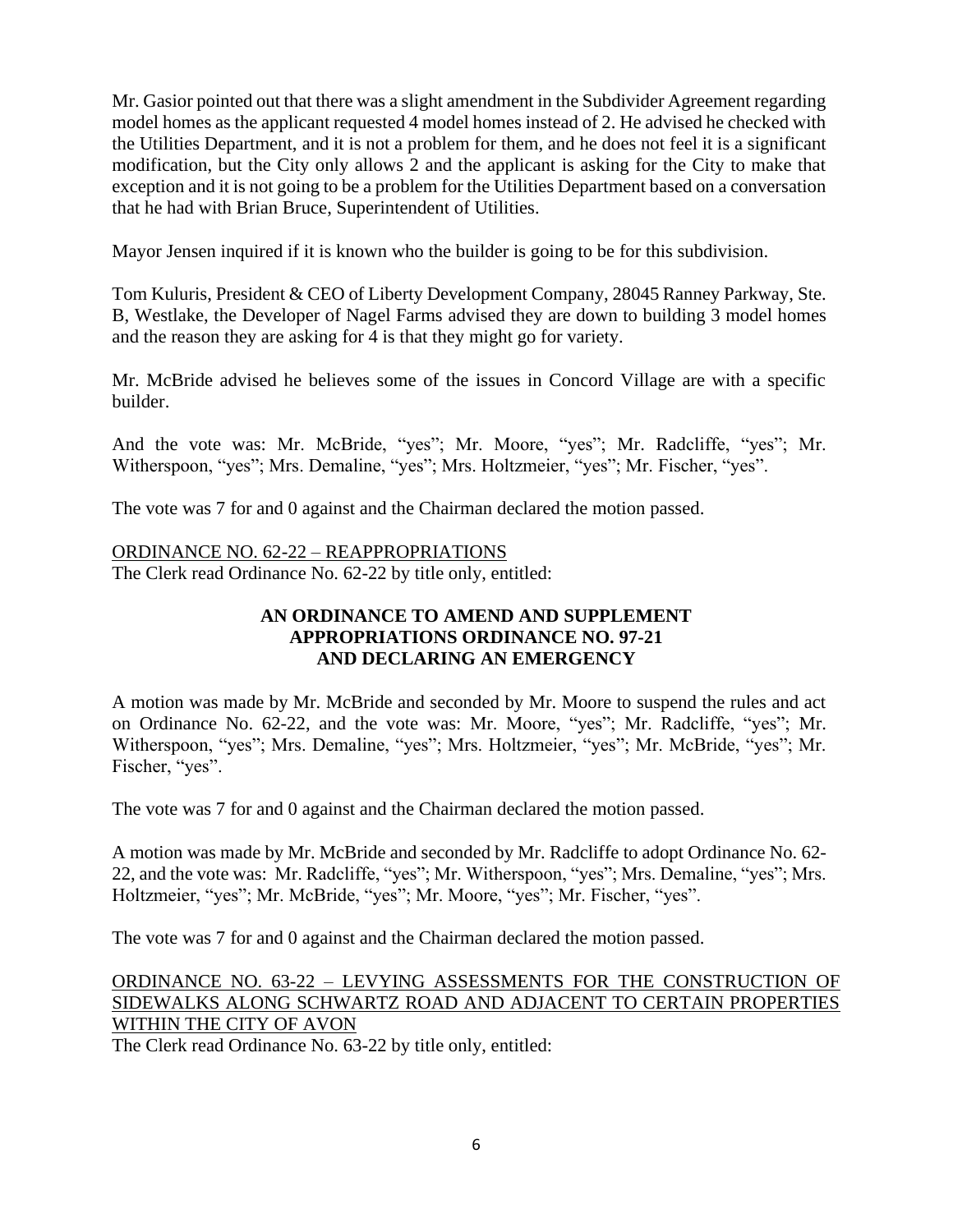### **AN ORDINANCE LEVYING ASSESSMENTS FOR THE CONSTRUCTION OF SIDEWALKS ALONG SCHWARTZ ROAD AND ADJACENT TO CERTAIN PROPERTIES WITHIN THE CITY OF AVON, OHIO AND DECLARING AN EMERGENCY**

A motion was made by Mr. McBride and seconded by Mr. Moore to suspend the rules and act on Ordinance No. 63-22, and the vote was: Mr. Witherspoon, "yes"; Mrs. Demaline, "yes"; Mrs. Holtzmeier, "yes"; Mr. McBride, "yes"; Mr. Moore, "yes"; Mr. Radcliffe, "yes"; Mr. Fischer, "yes".

The vote was 7 for and 0 against and the Chairman declared the motion passed.

A motion was made by Mr. McBride and seconded by Mr. Moore to adopt Ordinance No. 63- 22, and the vote was: Mrs. Demaline, "yes"; Mrs. Holtzmeier, "yes"; Mr. McBride, "yes"; Mr. Moore, "yes"; Mr. Radcliffe, "yes"; Mr. Witherspoon, "yes"; Mr. Fischer, "yes".

The vote was 7 for and 0 against and the Chairman declared the motion passed.

#### REPORTS AND COMMENTS

MAYOR JENSEN advised many have noticed the Hometown Heroes banners hung along the west end of Detroit Road on the south side of the road to honor Veterans no longer with us. He said the program was started almost two years ago and brought to him by the VFW along with Vince Gargaro, Jerry Plas and Jerry Galant who wanted to remember and honor some of our Veterans when they saw something similar being done in another state. Mayor Jensen stated he wanted to thank these men as well as City Council because without Council's support this would have never been possible. He advised all of Council should be proud of what the City and the Community do, but also that their support allowed this to happen. Mayor Jensen said a lady called City Hall today who was in tears because of how it moved her and how important it was and how grateful she was that the City was able to do this. He stated all the banners were paid for by the individual families, but the brackets were paid for by the City and the placing of them on the poles was done by the Streets Department employees. Mayor Jensen again thanked Council for supporting this effort and allowing the City to do something special for the Veterans.

#### COUNCIL MEMBERS:

MRS. DEMALINE, WARD 1, had no comments.

MRS. HOLTZMEIER, AT LARGE, reminded everyone that she will be absent for the next meeting on May 16, 2022. She said the Senior High Class is having their awards ceremony and her son, Evan, gets to have both of his parents present to help him celebrate.

MR. McBRIDE, WARD 2, advised he drove through Concord Village yesterday and he blames it more on the builder, but there is trash everywhere. He said it is clear why those residents are complaining. Mr. McBride said he understands they are private roads, and it is really not a City issue, but he felt the City needs to continue to push that developer to make some street improvements, stop the flooding, get some silt fencing up so mud is not pouring off the adjacent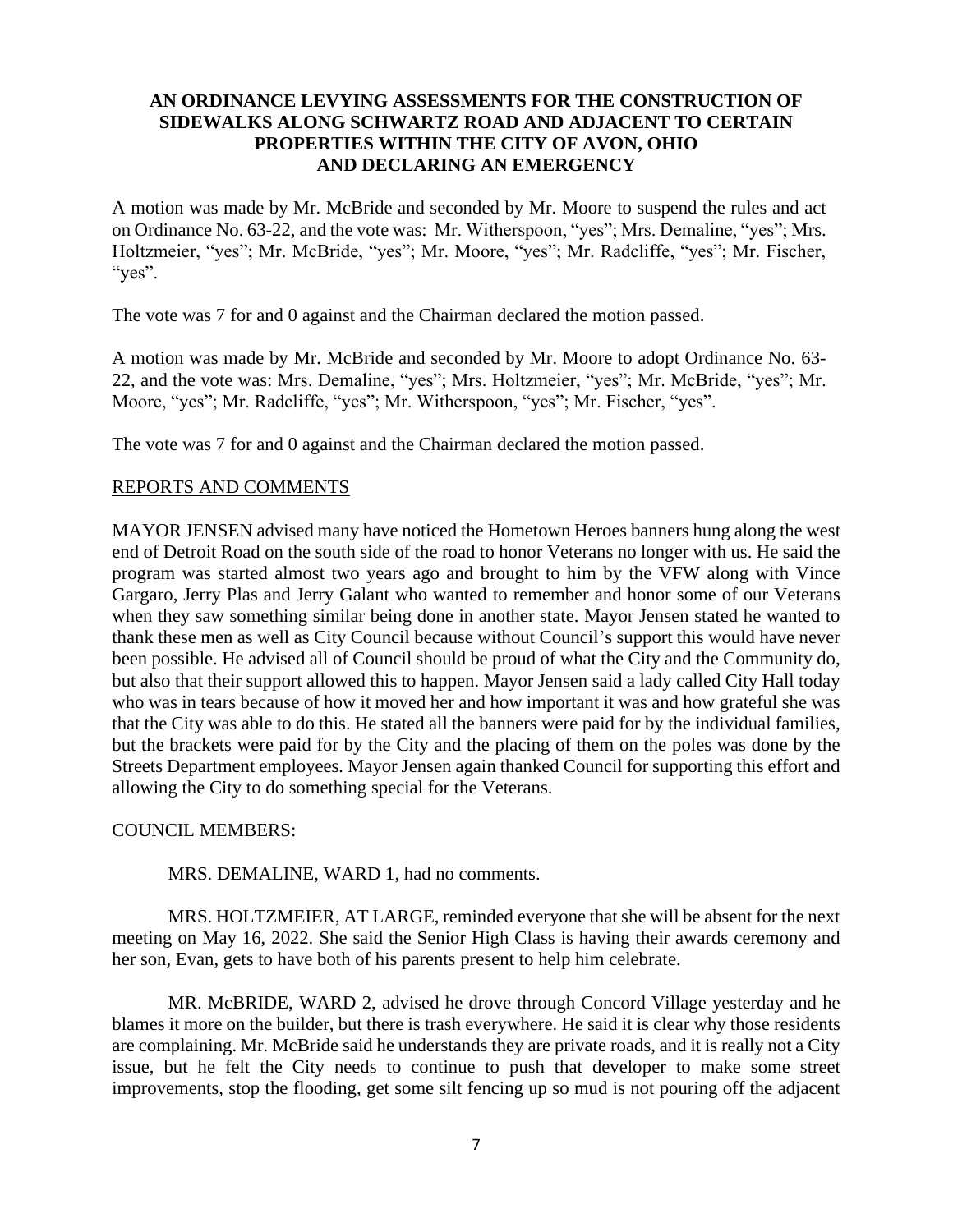soil and onto the street. Mr. McBride said frankly the City should look at potentially a way to hold the builder responsible because the builder was not doing the City any favors.

Mr. MOORE, WARD 3, advised driving in today with the nice weather, he noticed young drivers at the intersection of SR 83 and Detroit Road were distracted by their devices. He said the City has a no texting while driving law and he still sees people doing that with more frequency this time of year. Mr. Moore stated he wanted to go on record reminding people to be safe as the weather is nicer and there would be more young drivers out and about. He asked Mr. Streator to remind the Avon Police Department to keep an eye out for violators as the traffic is heavier this time of year.

MR. RADCLIFFE, WARD 4, advised he continues to have residents ask him for more sidewalks and he would like to continue to move the sidewalk program forward. Mr. Radcliffe asked that Ms. Clements, the Zoning Enforcement Officer, keep on top of notifying the homeowners to get their sidewalks installed. He indicated that would be wonderful to continue improving the connectivity.

MR. WITHERSPOON, AT LARGE, inquired of Mr. Streator if there was something going on this past weekend as he noticed the traffic was significantly heavier on Detroit Road. He said he has lived in this City for 40+ years and he has never seen traffic that heavy. Mr. Witherspoon stated he keeps getting calls from residents asking and he understands Avon has a lot of traffic, but he felt this past weekend was extra heavy lined from traffic light to traffic light.

Mr. Streator advised there were no special events going on.

Mayor Jensen advised he noticed the same thing coming from Sheffield Village that for some reason there was non-stop traffic. He wondered if there was bridge or road work happening and with Case Road being closed that might have contributed to it. Mayor Jensen said from the east side to the west side, it was unbelievably packed, and the traffic was unusually heavy, but he could not figure it out.

MR. FISCHER, AT LARGE, reminded Council that May 16, 2022, is the deadline for elected officials to submit their Financial Disclosure Statements to the Ohio Ethics Commission.

#### DIRECTORS/ADMINISTRATION:

MR. CUMMINS, CITY ENGINEER, advised he wanted to make Council aware of an item on next Monday's Work Session agenda and provide some advance notice. He said Ordinance No. 4-22 passed on January 11, 2022, for the resurfacing of SR 83 between Winking Lizard and basically Mills Road. Mr. Cummins stated at that time, the ODOT estimate of costs was \$433,500 and he received a letter on Thursday of last week (May 6) that the plans have been advanced and ODOT is getting ready to go out to bid with that project. He advised the current estimate by ODOT is now \$707,220 which is an increase of \$273,720. Mr. Cummins said the City is having discussions with ODOT about what caused that increase. He stated obviously there are inflationary pressures and with the way they did the estimating there is some potential for certain items to be overestimated. Mr. Cummins advised they will continue to try to work through that with ODOT. He said with the way that ODOT works that even if the City can get ODOT to agree that maybe something is a little off with the estimation, the City may be forced to pay the initial invoice and then everything would be reconciled when the project is completed. Mr. Cummins stated we will see where things stand before next Monday, but he does have to have a piece of legislation on the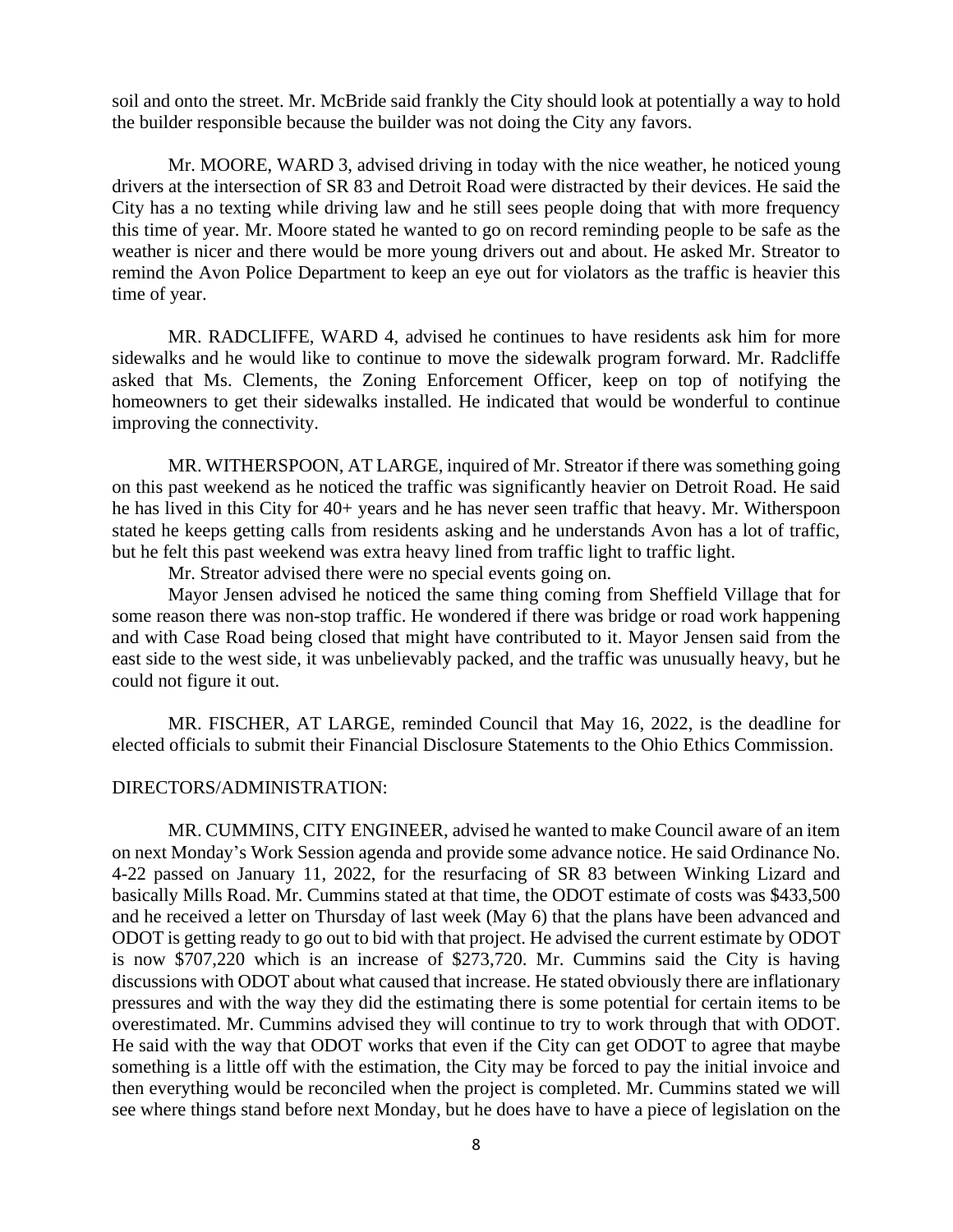agenda if Council wants to move forward with the project giving final authorization agreeing to pay whatever the final amount is that is worked out whether something different or the \$707,000. He advised the City does not really have another option for resurfacing that roadway so he wanted to provide Council with notice and that they are continuing to have discussions with ODOT, and he would have more information next week.

Mayor Jensen advised he asked Mr. Cummins to mention that to Council because he does not think there is a way they can delay that work on SR 83. He said anyone who has driven that area knows that it is in bad shape. Mayor Jensen stated the City talked to ODOT three years ago to try to get that section done before they did the section that heads into Avon Lake and ODOT refused. He felt the City is at their last option and he is not happy with the change in the estimate, but he does not feel there is a way to delay it another year as the road is just in bad shape. Mayor Jensen said they can still hope that some of the pricing comes in less than what they anticipate, but pricing on everything has gone up.

MS. FECHTER, ECONOMIC DEVELOPMENT/PLANNING COORDINATOR, had no comments.

MR. GASIOR, LAW DIRECTOR, had no comments.

MR. LOGAN, FINANCE DIRECTOR, advised next week he would like to have the City's liability insurance broker come and speak to Council for about 10 to 15 minutes to provide and update on the market with our property and liability insurance. He said the City is not in bad shape and has not had any serious claims this past year. Mr. Logan felt that considering the current economy and everything that is happening, the price of the City's insurance is going to increase a little. He stated he feels it would be good if the broker spoke to Council briefly at the next Work Session. Mr. Logan advised there would be an Ordinance around the first Work Session in June for the renewal of the City's property and liability insurance with Arthur J. Gallagher and Co.

MR. STREATOR, SAFETY/PUBLIC SERVICE DIRECTOR, had no comments.

#### AUDIENCE:

There were no comments from the audience members.

#### EXECUTIVE SESSION: 8:01 p.m.

A motion was made by Mr. McBride and seconded by Mr. Radcliffe to Enter Into Executive Session for the Purpose of Discussing the Purchase of Real Estate, and the vote was: Mrs. Holtzmeier, "yes"; Mr. McBride, "yes"; Mr. Moore, "yes"; Mr. Radcliffe, "yes"; Mr. Witherspoon, "yes"; Mrs. Demaline, "yes"; Mr. Fischer, "yes".

The vote was 7 for and 0 against and the Chairman declared the motion passed.

#### RECONVENE: 8:46 p.m.

A motion was made by Mrs. Holtzmeier and seconded by Mrs. Demaline to Reconvene the Regular Meeting of Council, and the vote was: Mr. McBride, "yes"; Mr. Moore, "yes"; Mr. Radcliffe, "yes"; Mr. Witherspoon, "yes"; Mrs. Demaline, "yes"; Mrs. Holtzmeier, "yes"; Mr. Fischer, "yes".

The vote was 7 for and 0 against and the Chairman declared the motion passed.